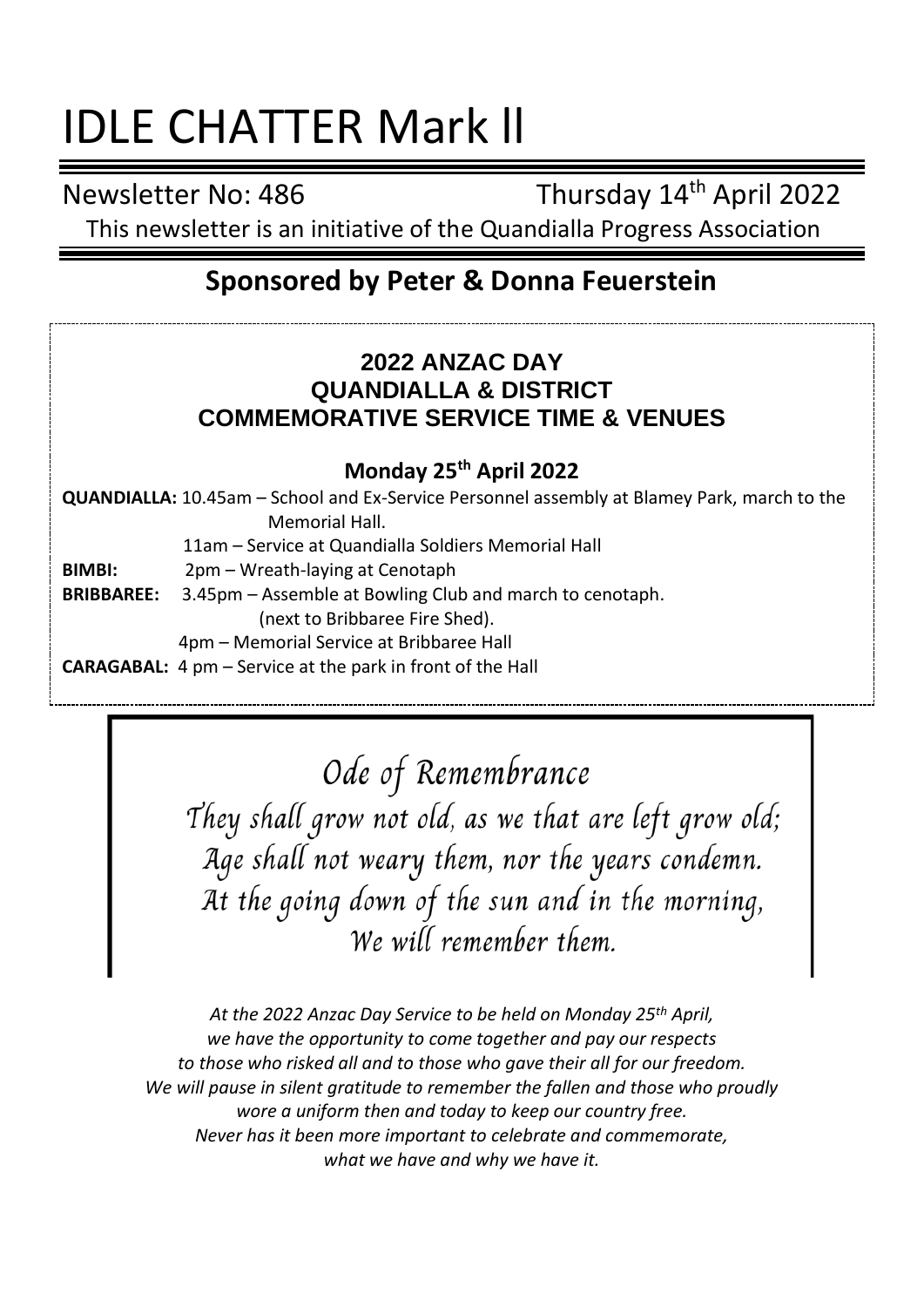## *SAD NEWS*



*It is with much sadness that I report the passing of John Edward Sweeny, on Tuesday 5th April 2022. Formerly of Bimbi. Late of Hill Street, Young. Aged 88 years.*

*John passed away peacefully at the Mercy Care Centre Young, surrounded by his loving family. Much loved husband of Gloria. Devoted father and father-in-law of Graham & Angela, Diane & Stuart Lowe, Heather & Tim Mugridge, Jenny & Darryl Jubb, Andrew and Stephen. Cherished Pop to his 11 grandchildren and 2 great grandchildren. Loved brother of Lorna Blackwood (deceased), Ella Annis-Brown and Vida Hope. Sadly, missed by all extended family and his many friends.*

John Edward Sweeny's grandparents John Thomas Sweeny (known as Jack) and Evelyn arrived with their 4 children Herbert (Bert), Fredrick (Ray) Abraham (Abe) & Myra (Zelma), between 1900 – 1906, starting the Sweeny association with the districts.

John was born in 1933 and was raised by his parents Ray and Elaine (nee: Millard of Bimbi) Sweeny. Along with John's 3 older sisters Lorna, Ella and Vida they lived in Bribbaree where the family operated the Bribbaree General Store. After the sale of the store in 1953 John worked at "Windermere" at Bimbi until 1957, he then purchased a Livestock Carrying Business in Young. In 1959 John married Gloria Adams of Tubbul, sold the livestock business and went into partnership in the Mobil Fuel Agency in Young.

After John's Uncle passed away in 1974, John sold his share in the fuel agency and with his wife and young family of 6 children returned to "Windermere" Bimbi. John and Gloria then worked the family farm, while raising their children. During the next 40 years both John and Gloria were involved and supported many organisations in Bimbi, Bribbaree and Quandialla. John's eldest son Graham joined his father on the farm and today Graham with his wife Angela call "Rosemere" & "Windermere" home. Knowing the farm was in capable hands it was time to retire, with John and Gloria moving to Young.



*On behalf of the Priestley Family, friends from Quandialla & District, and IC readers, I wish to extend our Deepest Sympathy in the passing of a good friend, and supporter of the small villages. John will be missed. Rest In Peace*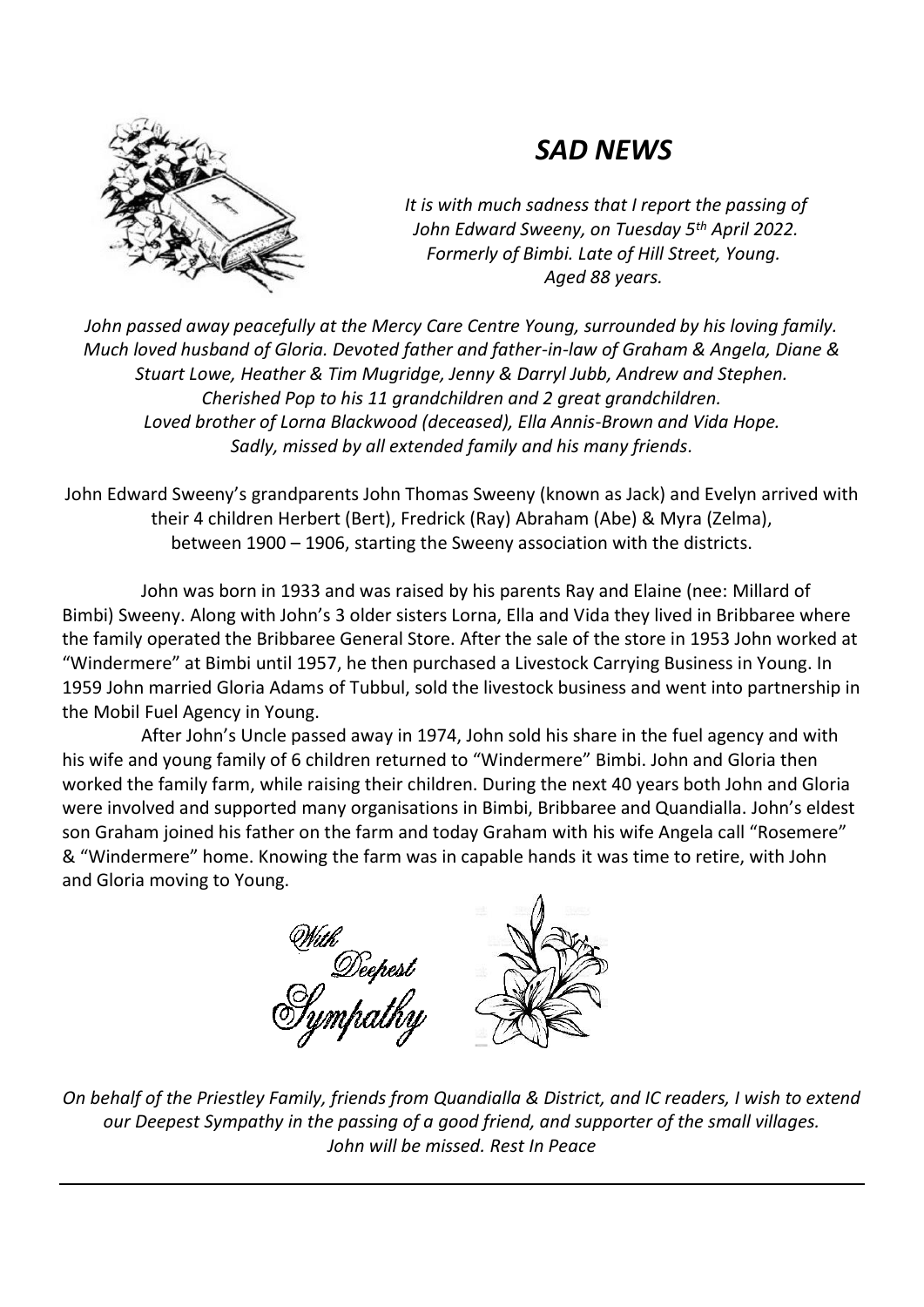## **Easter Celebration Invitation**

*St Brigids Catholic Church Quandialla An invitation is extended to our local community to gather for an Easter Celebration On Easter Sunday 17th April at 9 am at St Brigid's. Local friends and visitors are most welcome to join us and share a cup of tea together afterwards.*





## *BABY CONGRATULATIONS*

Congratulations are extended to Kate Kelly and Isac Stewart on the arrival of a son, Hugh David Stewart born at Forbes District Hospital on the 1<sup>st</sup> April 2022.

A first grandchild for Stephen and Jennifer Kelly and a Great Grandson for Margaret Gordon of Condobolin and Allen and Bev Kelly.

## **QUANDIALLA FRIDAY NIGHT JACKPOTS:**

#### **Bland Hotel Joker Jackpot Draw ………**

The Joker Jackpot was not claimed and this week the jackpot will be \$640, and you have 6 chances to win a meat tray and a chance to choose the Joker Card.

#### **Quandialla Bowling Club Draws …………………..**

The Riverina Club Draw and Members Draw was not claimed last week so this Friday the Riverina Jackpot will jackpot to \$2000, and the Members Club Draw will jackpot to \$175.



Remember if your badge number is drawn for any of the jackpots YOU MUST BE AT THE CLUB to claim your prize when it is announced.

Good Luck Everyone



## **BLAND HOTEL**

Open: 12 Midday – Monday to Saturday Meals available from the Bistro Lunch 12 to 2pm & Dinner 6.30pm to 8.30pm Dine In or Take Away & Don't Forget – Pizza Night on Wednesdays.